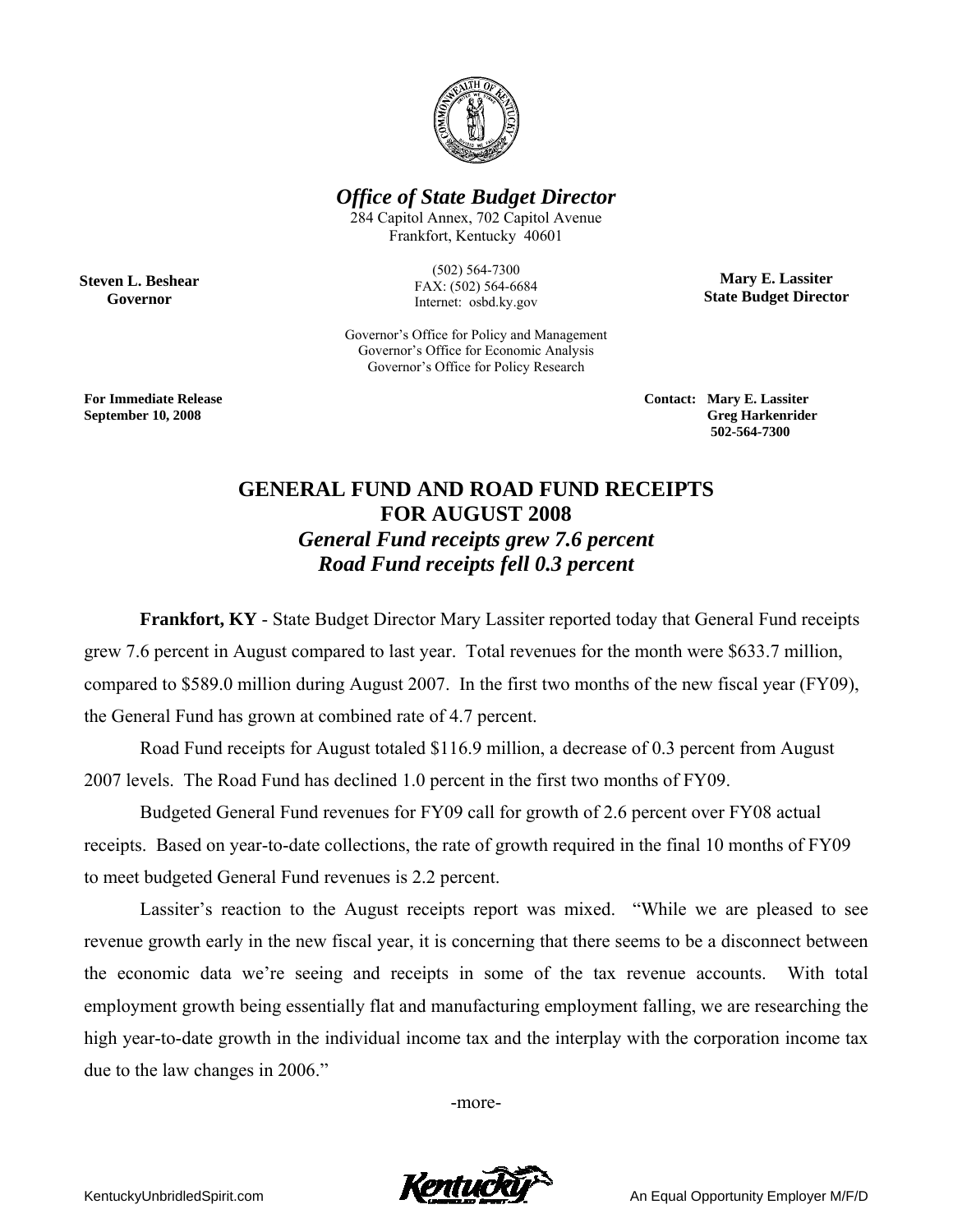Among the major accounts:

- Individual income taxes rose 12.6 percent.
- Sales tax revenues climbed 4.1 percent, reflecting the impact of inflation on the cost of goods being purchased.
- Corporation income tax was down 98.1 percent reflecting both shifts to the individual income tax from pass-through entities and increased refunds over last year.
- Cigarette taxes fell by 22.1 percent.
- Property taxes grew 45.8 percent due to growth in tangible and public service company taxes, much of which reflects a shift in timing rather than a real increase in receipts.
- Coal severance tax rose 33.7%, chiefly attributable to high prices in the Kentucky coal markets.
- Lottery revenues were up 3.7 percent.

The Road Fund was essentially unchanged in August, falling 0.3 percent with revenues of \$116.9 million. The budgeted Road Fund revenues require growth of 4.9 percent for the entire fiscal year (FY09). Based on year-to-date growth, revenues must rise by 6.2 percent for the remainder of FY09 to meet the estimate.

State Budget Director Lassiter was more concerned by the Road Fund performance to date. "Even though we are only two months into the new fiscal year, the growth needed over the next ten months is large, especially given the trends we are seeing in decreasing fuel and vehicle sales. We will be monitoring the Road Fund closely in the coming months."

Among the accounts, motor fuels grew strongly due to the statutory increase in the tax rate and timing issues. Motor fuels accounts were weak in July, but the averaging of July and August performance yields a sum more in line with expectations. The motor vehicle usage tax continued its decline, falling 17.3 percent compared to August last year, reflecting lower vehicle sales. License and privilege tax fell 3.1 percent, primarily due to weakness in the weight distance tax. Nontax receipts fell 11.2 percent, largely due to lower investment income resulting from declining cash balances in the Road Fund.

-30-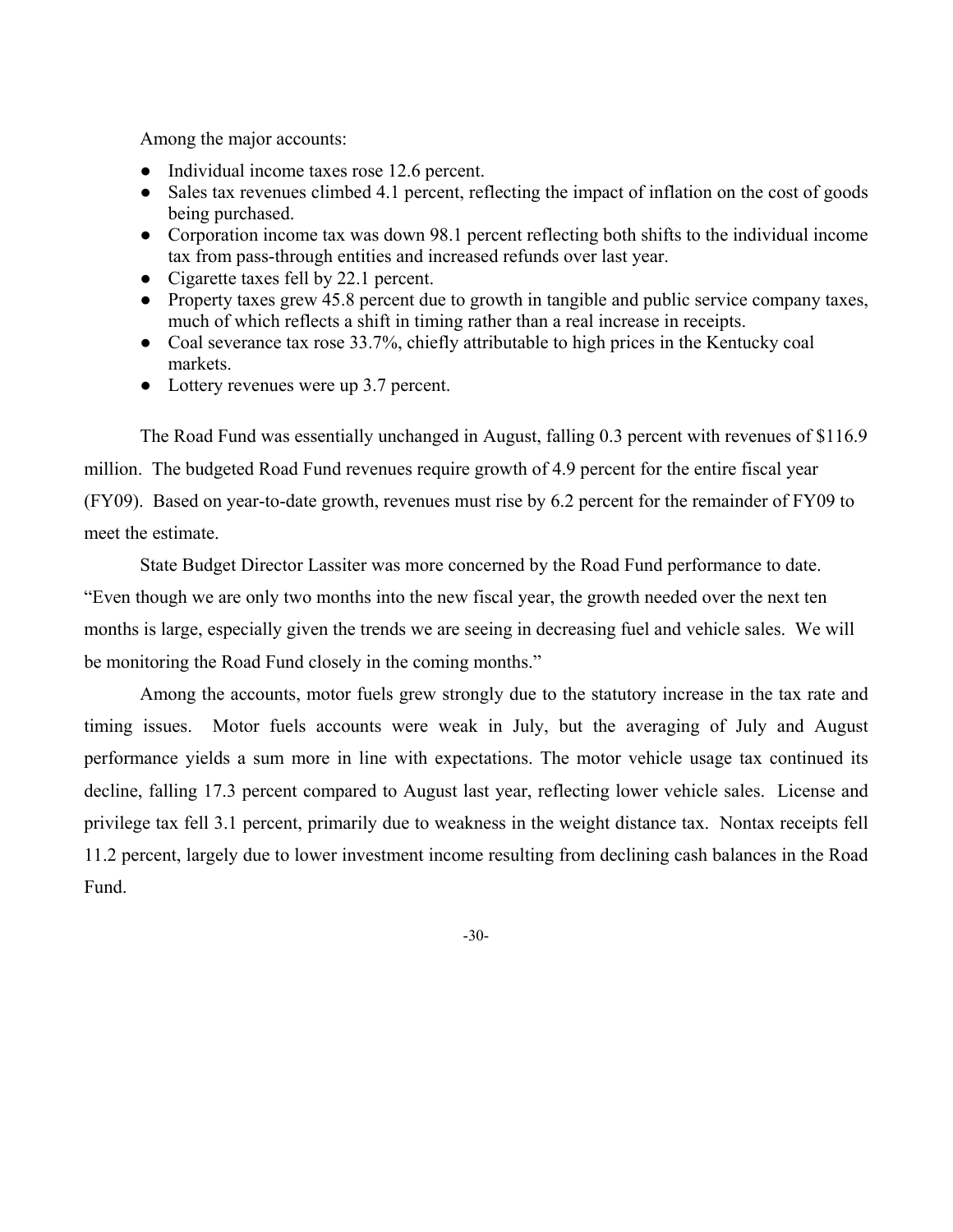## **KENTUCKY STATE GOVERNMENT REVENUE 1. GENERAL FUND REVENUE**

|                                         | <b>AUGUST</b>  |               |                          | JULY THROUGH AUGUST |                 |                      |  |
|-----------------------------------------|----------------|---------------|--------------------------|---------------------|-----------------|----------------------|--|
|                                         | 2008           | 2007          | % Change                 | FY 2009             | FY 2008         | % Change             |  |
| <b>TOTAL GENERAL FUND</b>               | \$633,699,082  | \$589,017,447 | 7.6%                     | \$1,280,271,110     | \$1,223,255,450 | 4.7%                 |  |
| Tax Receipts                            | \$614,544,483  | \$566,481,370 | 8.5%                     | \$1,234,471,199     | \$1,175,072,717 | 5.1%                 |  |
| Sales and Gross Receipts                | \$281,077,665  | \$273,527,983 | 2.8%                     | \$577,393,077       | \$554,297,686   | 4.2%                 |  |
| <b>Beer Consumption</b>                 | 610,602        | 623,863       | -2.1%                    | 1,179,728           | 1,258,225       | -6.2%                |  |
| <b>Beer Wholesale</b>                   | 5.046.231      | 4,518,584     | 11.7%                    | 9,734,505           | 9.143.803       | 6.5%                 |  |
| Cigarette                               | 13,122,404     | 16,835,866    | $-22.1%$                 | 27,501,512          | 30,912,544      | $-11.0%$             |  |
| <b>Distilled Spirits Case Sales</b>     | 8,917          | 7,377         | 20.9%                    | 18,828              | 17,369          | 8.4%                 |  |
| <b>Distilled Spirits Consumption</b>    | 995,832        | 744,022       | 33.8%                    | 1,999,877           | 1,755,368       | 13.9%                |  |
| <b>Distilled Spirits Wholesale</b>      | 2,572,970      | 1,826,978     | 40.8%                    | 4,987,674           | 4,348,933       | 14.7%                |  |
| Insurance Premium                       | 397,170        | 609,464       | $-34.8%$                 | 445,207             | 887,721         | $-49.8%$             |  |
| Pari-Mutuel                             | 161,447        | 189,328       | $-14.7%$                 | 458,318             | 547,953         | $-16.4%$             |  |
| Race Track Admission                    | 150            | 26,725        | $-99.4%$                 | 121,628             | 135,421         | $-10.2%$             |  |
| Sales and Use                           | 251,721,337    | 241,757,000   | 4.1%                     | 517,839,247         | 492,741,325     | 5.1%                 |  |
| <b>Wine Consumption</b>                 | 80,311         | 170,412       | $-52.9%$                 | 234,916             | 374,921         | $-37.3%$             |  |
| Wine Wholesale                          | 623,914        | 824,148       | $-24.3%$                 | 1,615,908           | 1,809,099       | $-10.7%$             |  |
| <b>Telecommunications Tax</b>           | 4,956,855      | 4,621,377     | 7.3%                     | 9,721,985           | 8,814,155       | 10.3%                |  |
| <b>Other Tobacco Products</b>           | 779,525        | 772,838       | 0.9%                     | 1,533,745           | 1,550,847       | $-1.1%$              |  |
| License and Privilege                   | \$28,836,621   | \$23.348.286  | 23.5%                    | \$56,185,509        | \$49.157.937    | 14.3%                |  |
| Alc. Bev. License Suspension            | 50,500         | 45,750        | 10.4%                    | 59,500              | 197,720         | -69.9%               |  |
| Coal Severance                          | 23,227,845     | 17,377,555    | 33.7%                    | 45,863,112          | 34,979,623      | 31.1%                |  |
| <b>Corporation License</b>              | 722.407        | 1,417,307     | $-49.0%$                 | 754,114             | 1,603,605       | $-53.0%$             |  |
| <b>Corporation Organization</b>         | 8,405          | 5,813         | 44.6%                    | 8,405               | 9,205           | $-8.7%$              |  |
| <b>Occupational Licenses</b>            | 12,507         | 18,364        | $-31.9%$                 | 36,603              | 31,640          | 15.7%                |  |
| Oil Production                          | 1,411,798      | 696,734       | 102.6%                   | 2,743,343           | 1,315,942       | 108.5%               |  |
| Race Track License                      | 0              | 37,500        | $-100.0\%$               | 172,500             | 178,525         | $-3.4%$              |  |
| <b>Bank Franchise Tax</b>               | (3,323,187)    | (53, 228)     | $\overline{a}$           | (3,424,613)         | (83, 719)       |                      |  |
| <b>Driver License Fees</b>              | 57,424         | 57,047        | 0.7%                     | 110,591             | 114,856         | $-3.7%$              |  |
| <b>Minerals Severance</b>               | 1,265,169      | 1,514,738     | $-16.5%$                 | 2.669.880           | 3,196,289       | $-16.5%$             |  |
| <b>Natural Gas Severance</b>            | 2,614,673      | 1,737,420     | 50.5%                    | 7,065,619           | 4,102,844       | 72.2%                |  |
| <b>Limited Liability Entity</b>         | 2,789,079      | 493,286       | 465.4%                   | 126,455             | 3,511,407       | $-96.4%$             |  |
| Income                                  | \$270,926,782  | \$244,518,590 | 10.8%                    | \$542,062,548       | \$519,990,112   | 4.2%                 |  |
| Corporation                             | 75,992         | 3,918,664     | $-98.1%$                 | 8,980,150           | 30,151,416      | -70.2%               |  |
| Individual                              | 270,850,790    | 240,599,926   | 12.6%                    | 533,082,397         | 489,838,696     | 8.8%                 |  |
|                                         | \$25,714,912   | \$17,639,129  | 45.8%                    | \$43,470,797        | \$36,200,614    | 20.1%                |  |
| Property<br>Building & Loan Association | $\overline{0}$ | 1,260         | $-100.0\%$               | 228,467             | 88,787          | 157.3%               |  |
| General - Real                          | 100,844        | 35,787        | 181.8%                   | 174,264             | 466,366         | $-62.6%$             |  |
| General - Tangible                      | 12,980,038     | 9,618,451     | 34.9%                    | 24,259,087          | 17,670,305      | 37.3%                |  |
| <b>Omitted &amp; Delinquent</b>         | 2,528,287      | 5,749,334     | $-56.0%$                 | 7,015,340           | 14,920,785      | $-53.0%$             |  |
| <b>Public Service</b>                   | 9,993,909      | 2,172,407     | 360.0%                   | 11,681,805          | 2,992,482       | 290.4%               |  |
| Other                                   | 111,834        | 61,890        | 80.7%                    | 111,834             | 61,890          | 80.7%                |  |
|                                         |                |               |                          |                     |                 |                      |  |
| Inheritance                             | \$4,743,415    | \$4,404,322   | 7.7%                     | 9,026,898           | \$9,287,555     | $-2.8%$              |  |
| Miscellaneous                           | \$3,245,089    | \$3,043,061   | 6.6%                     | \$6,332,371         | \$6,138,813     | 3.2%                 |  |
| <b>Legal Process</b>                    | 2,189,927      | 2,124,420     | 3.1%                     | 4,214,425           | 4,301,532       | $-2.0\%$             |  |
| T. V. A. In Lieu Payments               | 1,055,161      | 918,640       | 14.9%                    | 2,110,323           | 1,837,280       | 14.9%                |  |
| Other                                   | 0              | 0             | ---                      | 7,623               | 0               | $---$                |  |
| Nontax Receipts                         | \$19,770,153   | \$22,300,239  | $-11.3%$                 | \$46,232,472        | \$47,423,884    | $-2.5%$              |  |
| <b>Departmental Fees</b>                | 1,779,677      | 2,340,697     | $-24.0\%$                | 3,975,981           | 4,592,233       | $-13.4\%$            |  |
| <b>PSC Assessment Fee</b>               | 491.543        | 1,010,445     | $-51.4%$                 | 9,343,370           | 10,502,049      | $-11.0%$             |  |
| Fines & Forfeitures                     | 2,563,397      | 2,504,212     | 2.4%                     | 5,213,653           | 5,078,258       | 2.7%                 |  |
| Interest on Investments                 | 626.299        | 139,997       | 347.4%                   | 747,938             | 276,581         | 170.4%               |  |
| Lottery                                 | 14,000,000     | 13,500,000    | 3.7%                     | 27,500,000          | 27,000,000      | 1.9%                 |  |
| Sale of NO <sub>x</sub> Credits         | 0              | $\Omega$      | $\scriptstyle\cdots$     | $\Omega$            | 0               | $\scriptstyle\cdots$ |  |
| Miscellaneous                           | 309,237        | 2,804,889     | $-89.0%$                 | (548, 470)          | (25, 238)       | ---                  |  |
| Redeposit of State Funds                | ( \$615,554)   | \$235,838     | $\hspace{0.05cm} \ldots$ | (432, 561)          | \$758,849       | $---$                |  |